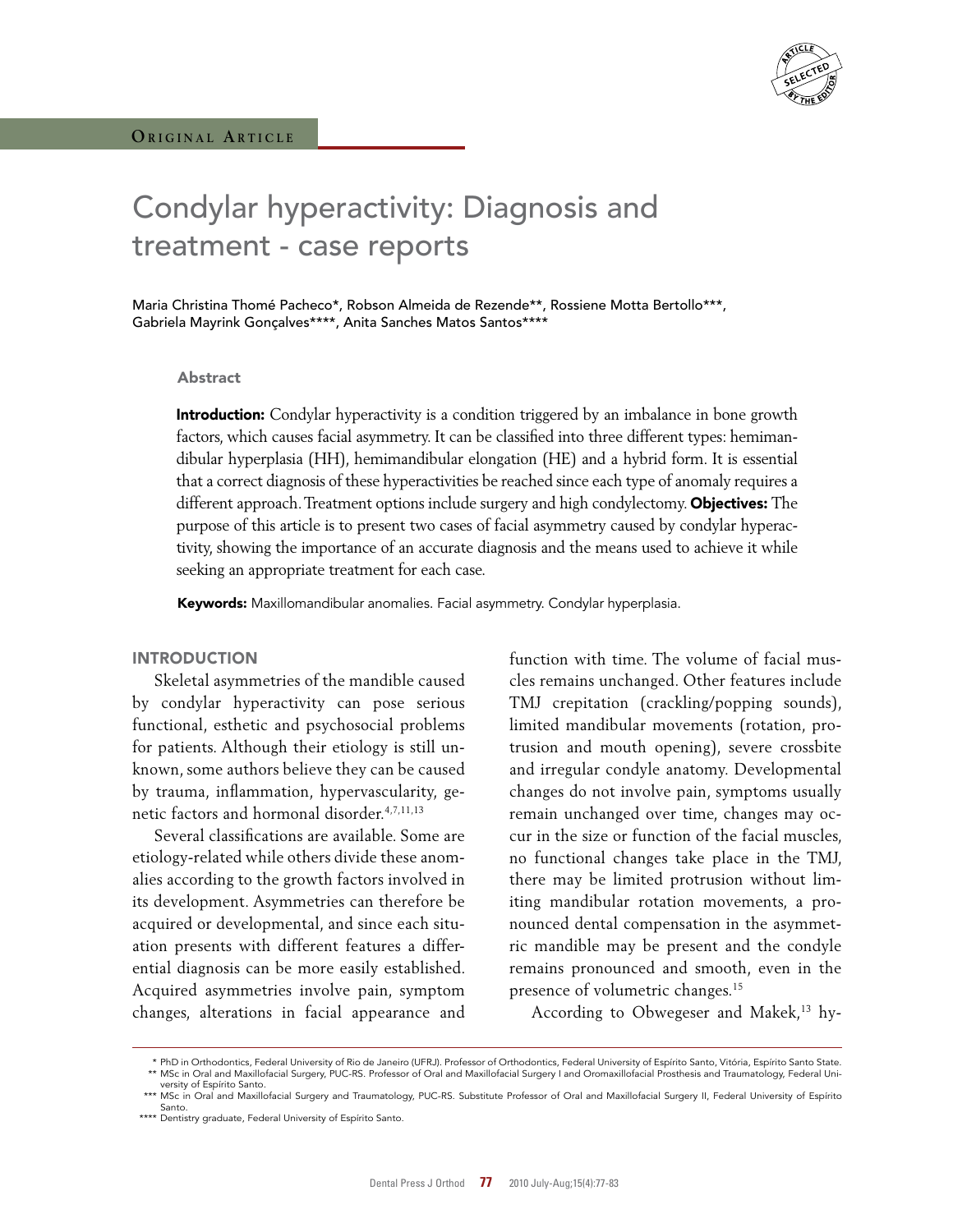peractivity can be classified into three different types: hemimandibular hyperplasia (HH), hemimandibular elongation (HE) and a hybrid form. Many authors use the term condylar hyperplasia to refer to these three forms, but this is not appropriate, since it is only in HH and hybrid cases that a true condylar hyperplasia is found.

Condylar hyperactivity is common to these three forms and occurs primarily due to an imbalance in the growth regulatory factors located in the cartilaginous layer of the condyle. One such factor is responsible for height growth (Factor L), and manifests itself in hemimandibular elongation; the other factor is responsible for bone mass growth (Factor M) and remains active in hemimandibular hyperplasia.12

Hemimandibular elongation may occur as an extension of the condyle or ramus in the vertical plane, or as an extension of the body in the horizontal plane. Combined vertical and horizontal elongations are possible.<sup>9</sup> Their main clinical feature are an elongation of one side of the mandible with no increase in bone mass production. Both the chin and the midline of the lower teeth are shifted to the side opposite to the elongation and, typically, a crossbite is also present. The teeth on the affected side are usually in infra-occlusion when compared with the teeth on the opposite side.<sup>16</sup> A flattening of the gonial angle in the affected side can also be observed.9,12,16 Typically, elongation stabilizes when patients cease to grow.

Hemimandibular hyperplasia is characterized by a three-dimensional increase in the affected side of the mandible extending to the symphysis region.2,12 Its major characteristics are: lower border of the mandible on the affected side positioned further down when compared with the contralateral side; increased distance between tooth apices and mandibular canal.2,12 An inclination of the occlusal plane and rima oris on the affected side can also be observed. Depending on the stage in which asymmetry development occurs it may cause maxillary inclination in response to mandibular growth.<sup>2</sup> Otherwise, there will be unilateral posterior open bite.13 The dental midline is usually shifted to the malformed side. The gonial angle is either normal or more acute<sup>16</sup> and, in general, a growth period elapses after the patient's asymmetric growth is completed.

The hybrid form can produce the strangest forms of facial and mandibular asymmetry. The condyle may have an increased bone mass, there may be a crossbite, chin deviation toward the opposite side and a vertical increase in the affected hemimandible, creating an oblique occlusal plane. Different signs will emerge depending on which growth factor is being activated.<sup>12</sup>

It is important that clinicians learn to identify such hyperactivities because development time, dentoalveolar compensation and the likelihood of an intervention achieving success are different for each type of anomaly.<sup>9</sup>

Diagnosis must be based on anamnesis, an evaluation of previous medical and dental history, clinical examination, model analysis, complementary tests such as computed tomography and bone scintigraphy.6,14,16

The purpose of this article is to present two cases of facial asymmetry caused by condylar hyperactivity, showing the importance of an accurate diagnosis while seeking an appropriate treatment for each case.

### CASE REPORT

#### Case 1

A female Caucasian patient, aged 17, sought orthodontic treatment with the chief complaint of asymmetrical facial growth, which made her different from her identical (monozygotic) twin sister. No history of trauma or asymmetry cases in the family were reported. She presented with a swelling in the left side of the mandible, chin deviation to the opposite side, posterior open bite on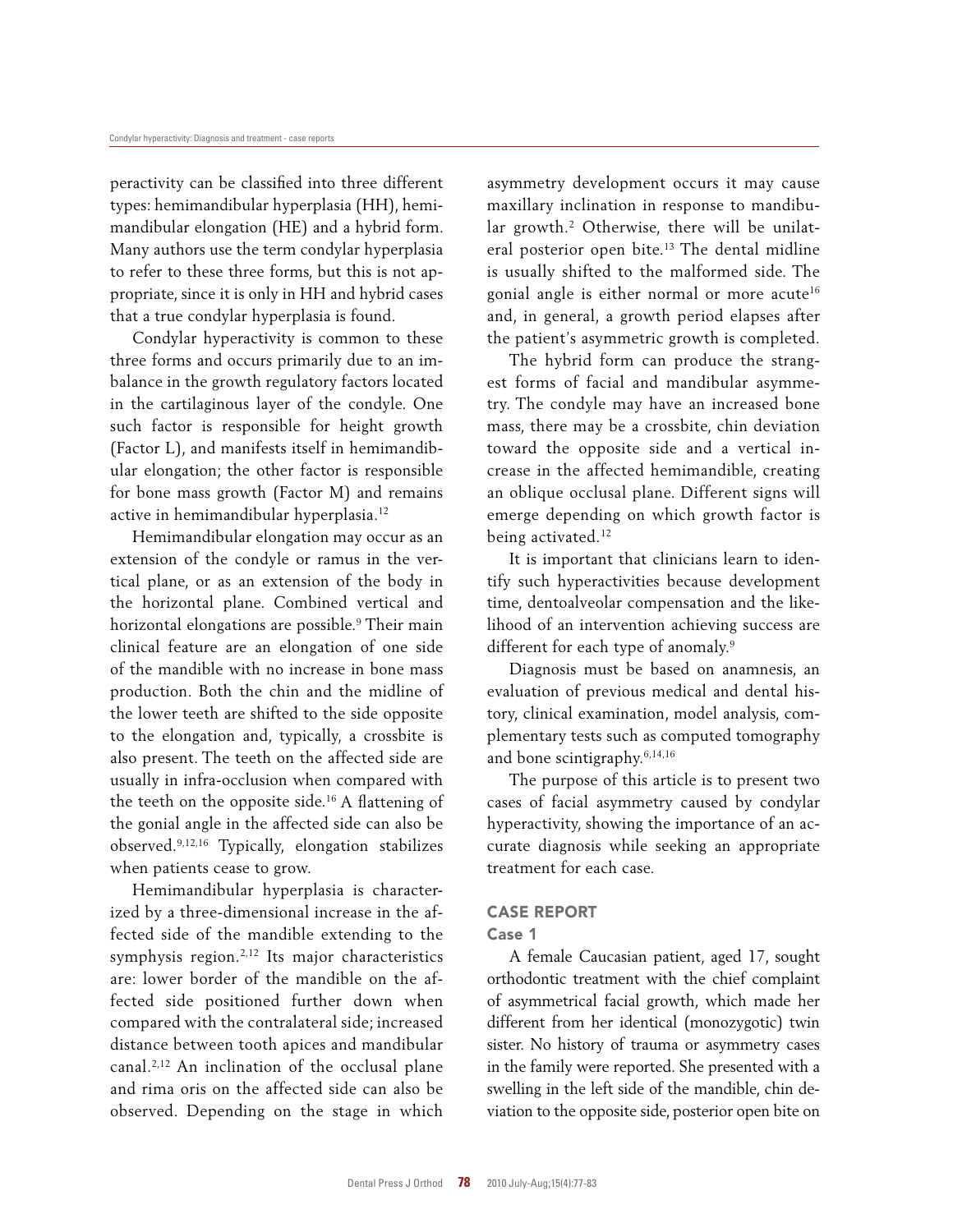the left side and inclined maxillary occlusal plane (Fig 1). Radiographs showed a three-dimensional increase of the hemimandible and an increase in distance between root apices and mandibular canal (Figs 2, 3 and 4). Bone scintigraphy showed active growth of the left condyle (Fig 5). Through the association of clinical and imaging features we concluded that this was a case of condylar hyperactivity of the hemimandibular hyperplasia type. Treatment comprised presurgical orthodontic preparation, orthognathic surgery (upper maxillary repositioning and reduction of body, ramus and gonial angle height) and high condylectomy with external access.



FIGURE 1 - Initial facial appearance.



FIGURE 2 - Initial radiographic appearance.



FIGURE 3 - Computed tomography showing size differences between condyles.



FIGURE 4 - Three-dimensional reconstruction.



FIGURE 5 - Bone scintigraphy showing increased uptake in the left condyle.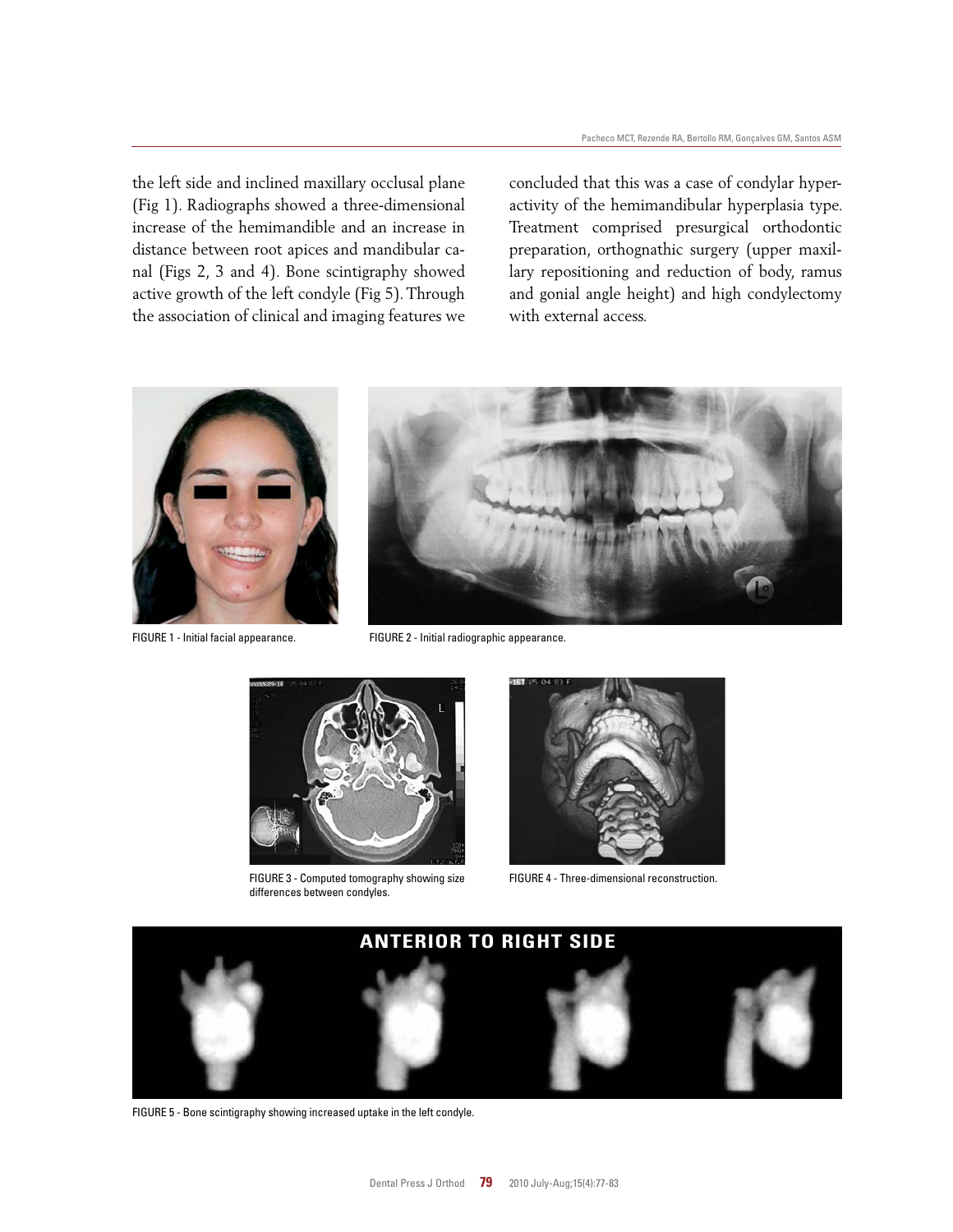## Case 2

A male Caucasian patient, 16 years old, sought dental care because of a facial asymmetry. He had no history of trauma. Clinically, he showed a mandibular deviation and lower midline shift to the right side, inclined maxillary occlusal plane, chin deviation and misalignment in a typical case of hybrid form condylar hyperactivity (Fig 6). Radiographs showed a volume increase in condylar mass on the left side and increased distances between root apices and mandibular canal (Fig 7). Treatment consisted of presurgical orthodontic preparation, unilateral maxillary intrusion with skeletal anchorage provided by a miniplate and, at the final growth stage, mandibular orthognathic surgery and genioplasty, without condyle removal.





FIGURE 6 - Initial facial appearance. FIGURE 7 - Initial radiographic appearance.

#### **DISCUSSION**

An accurate diagnosis of the different types of anomalies is essential for a suitable treatment plan. Besides clinical analysis and the use of conventional radiographs, computed tomography with three-dimensional reconstruction (3D) allows for greater visualization of the skeleton and better assessment of the affected areas. Bone scintigraphy is an auxiliary diagnostic method that makes it possible to detect diseases or metabolic changes and has proven effective in monitoring bone growth. It normally uses technetium pyrophosphate 99, which identifies areas with increased osteoblastic activity.1,3 It is noteworthy, however, that some procedures that cause osteoblastic or osteoclastic activity, such as dental extractions, can interfere with imaging results.16 Therefore, one should always associate imaging results with other clinical data.

The treatment of choice for condylar hyperactivity is debatable and varies among different authors. Patient age, clinical progress and severity of the deformity<sup>2</sup> should be taken into account before treatment planning.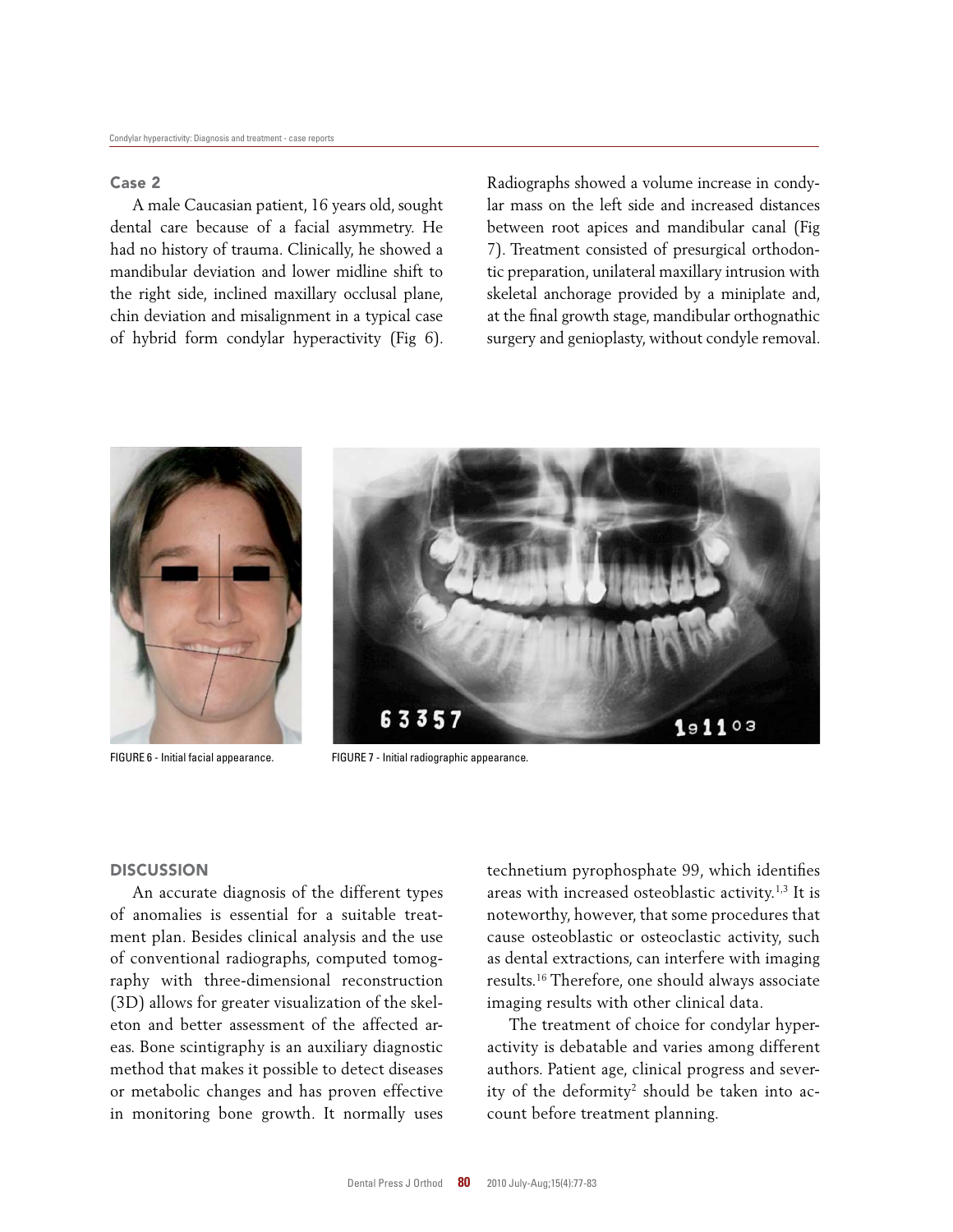In the past, asymmetry treatment consisted only of orthognathic surgery. However, relapse occurred if condylar hyperactivity was still active. Nowadays, thanks to the development of new diagnostic techniques growth can be assessed, and with it the risk of relapse, making it possible to administer a more suitable therapy, such as orthosurgical treatment and high condylectomy when necessary.4

In case 1, the patient presented with maxillary occlusal plane inclination and mandibular asymmetry. Given the fact that orthodontic anchorage methods with the use of miniplates for intrusion of maxillary segment were not yet reported in the literature, the treatment consisted of orthognathic surgery. A Le Fort I type osteotomy was performed with gradual intrusion of the left side, leveling the maxillary occlusal plane. In the mandible osteoplasty of the body, ramus and gonial angle were performed and since there was active growth in the left side, a high condylectomy was chosen, thus removing the growth center responsible for the asymmetry (Figs 8, 9 and 10).

Different approaches can be adopted for the treatment of condylar hyperactivity. Some authors believe that high condylectomy should be performed as soon as possible after diagnosing hyperactivity and when there is a tendency towards further development of asymmetry. This would result in the removal of the center responsible for hyperactivity, but the need may arise for a second procedure to correct deformities.12 Currently, it is known that the condyle is a center of regional growth and not responsible for the overall growth of the mandible. An intervention in the condyle can therefore be performed without causing major changes in facial growth.5,10 Moreover, when condylectomy is performed before the end of growth it has the additional advantage of spontaneously remodeling soft tissue and the condyle in the articular fossa.2

Some authors base their treatment choice on patient age and asymmetry development speed. In young patients with active hyperactivity they usually perform a high condylectomy.2 However, if asymmetry development is slow and does not cause an unsightly facial appearance, treatment should only be carried out after growth has ceased. In adult patients whose growth is inactive the recommended therapy is orthognathic surgery, but if condylar growth is active, condylectomy and orthognathic surgery are indicated. Other authors, however, disagree.9 They believe that a longer time period should elapse to allow for latent or continuous hyperplasic growth to manifest.

Currently, complex cases such as the intrusion of posterior teeth<sup>8</sup> can be resolved with the aid of miniplates. These devices are installed temporarily in the maxilla or mandible and afford stable and effective skeletal anchorage, enabling the performance of orthodontic movements<sup>17</sup> and thereby restoring the occlusal level.

In case 2, as the patient's maxilla was involved, orthodontic anchorage was performed with miniplates, which allowed the intrusion of the posterior segment of the left maxilla (Figs 11 and 12). Thus, the maxillary occlusal plane was aligned, setting the stage for a less invasive surgical treatment plan and the correction of asymmetry through intervention in the mandible (vertical technique) and chin, for esthetic correction. No intervention was made in the condyles as the bone scintigraphy performed preoperatively showed symmetrical uptake in the condyles, showing that there was no hyperactivity but only the patient's normal growth (Figs 13 and 14). The two cases demonstrate different behaviors in the timing and form of intervention as new techniques emerged, allowing the administration of less invasive treatments. Satisfactory results were achieved even with different approaches, i.e., occlusal stability was gained and maintained during a monitoring period of four years in case 1 and one year in case 2.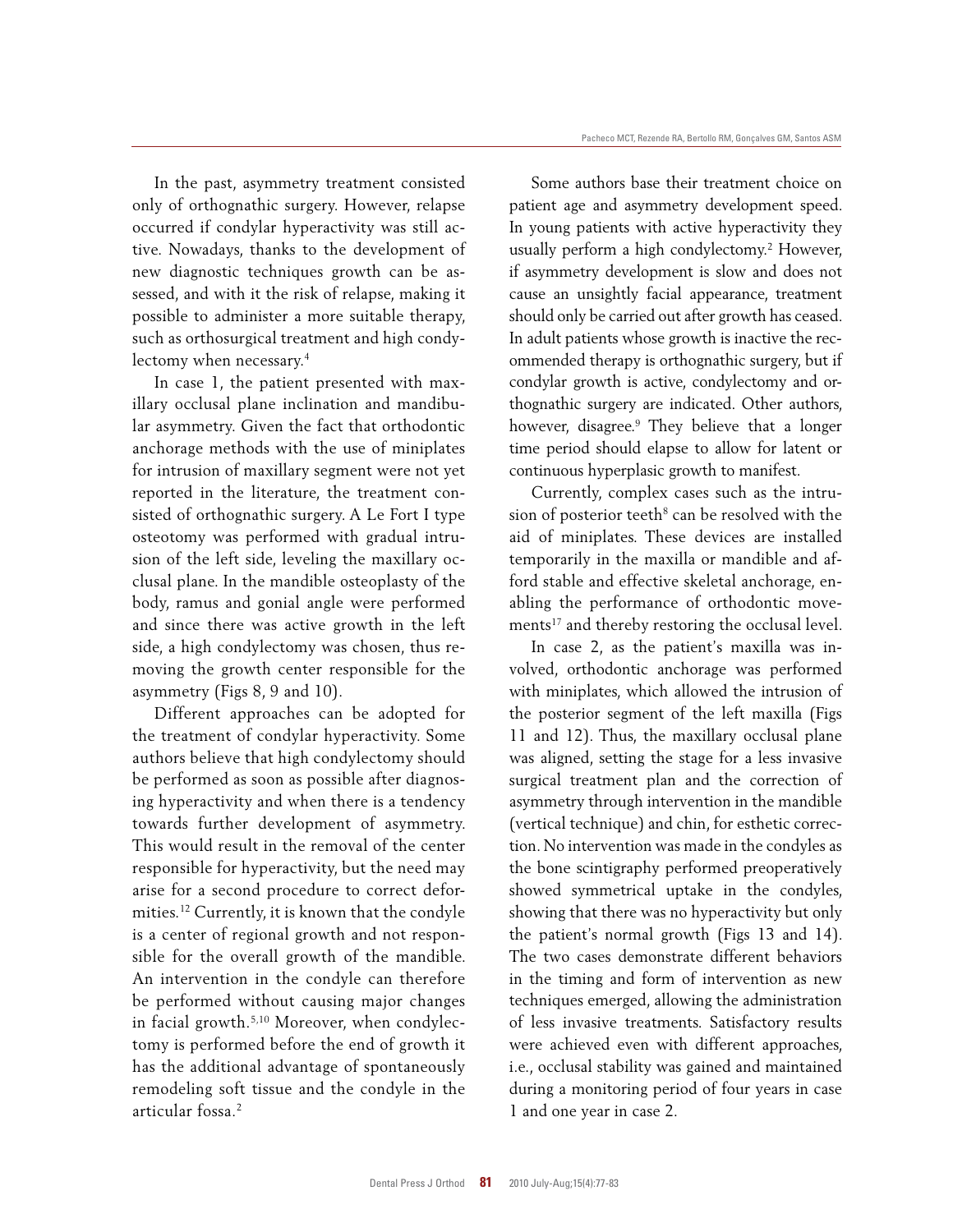

pearance.



remodeled left condyle.



FIGURE 9 - Postoperative radiograph showing a FIGURE 10 - Postoperative panoramic radiograph.



FIGURE 11 - Preoperative facial appearance after leveling of upper occlusal plane.



FIGURE 13 - Postoperative facial appearance.



FIGURE 12 - Panoramic radiograph showing leveling of upper occlusal plane with the use of miniplates.



FIGURE 14 - Postoperative panoramic radiograph.